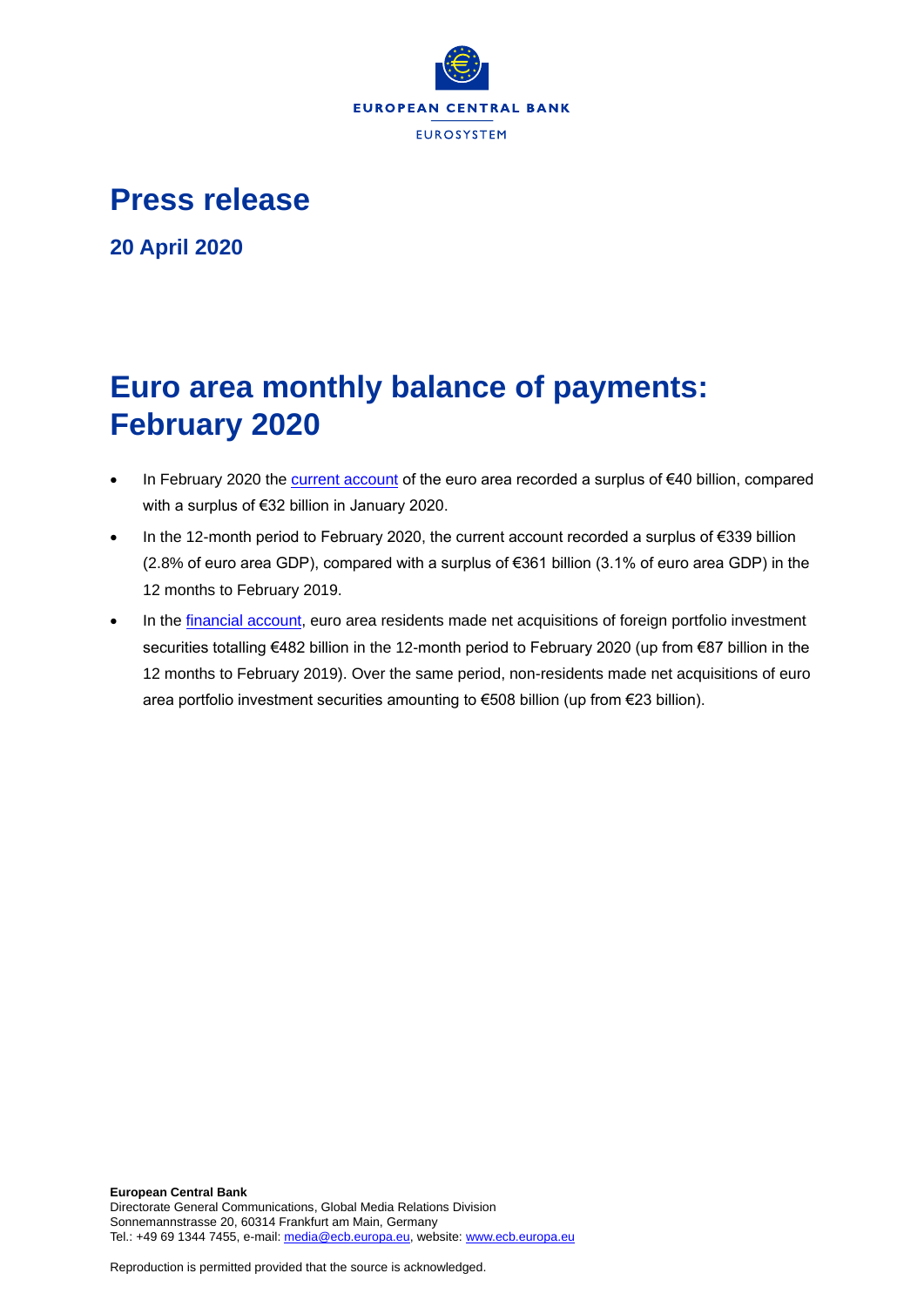# **Chart 1**

#### Euro area current account balance



The *current account* of the euro area recorded a surplus of €40 billion in February 2020, increasing by €8 billion from the previous month (see Chart 1 and Table 1). Surpluses were recorded for *goods* (€33 billion), *primary income* (€10 billion) and *services* (€5 billion). These were partly offset by a deficit for secondary income (€8 billion).

**European Central Bank** Directorate General Communications, Global Media Relations Division Sonnemannstrasse 20, 60314 Frankfurt am Main, Germany Tel.: +49 69 1344 7455, e-mail[: media@ecb.europa.eu,](mailto:media@ecb.europa.eu) website[: www.ecb.europa.eu](http://www.ecb.europa.eu/)

Reproduction is permitted provided that the source is acknowledged.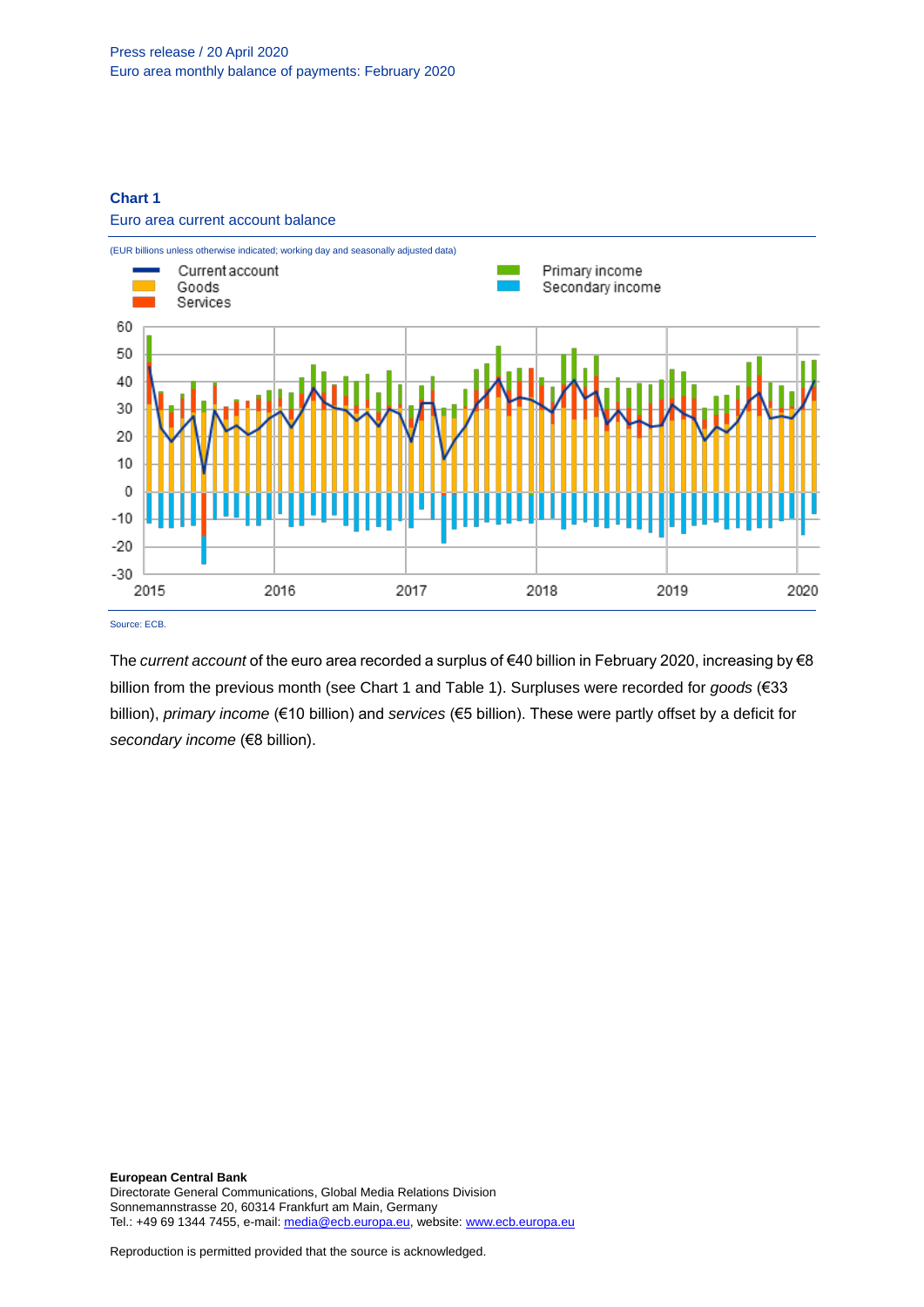# **Table 1**

# Current account of the euro area

(EUR billions unless otherwise indicated; transactions; working day and seasonally adjusted data)

|                         |                  | Cumulated figures for the 12-month<br>period ending in |         |               |         |                 |                 |                 |
|-------------------------|------------------|--------------------------------------------------------|---------|---------------|---------|-----------------|-----------------|-----------------|
|                         |                  | February 2019                                          |         | February 2020 |         |                 |                 |                 |
|                         |                  | % of GDP                                               |         | % of GDP      |         | <b>Feb 2019</b> | <b>Jan 2020</b> | <b>Feb 2020</b> |
| <b>Current account</b>  | <b>Balance</b>   | 361                                                    | 3.1%    | 339           | 2.8%    | 28              | 32              | 40              |
|                         | Credit           | 4,200                                                  | 36.1%   | 4,339         | 36.4%   | 354             | 370             | 366             |
|                         | Debit            | 3,840                                                  | 33.0%   | 4,000         | 33.6%   | 326             | 338             | 326             |
| Goods                   | <b>Balance</b>   | 299                                                    | 2.6%    | 335           | 2.8%    | 26              | 30              | 33              |
|                         | Credit (exports) | 2,361                                                  | 20.3%   | 2,419         | 20.3%   | 198             | 204             | 207             |
|                         | Debit (imports)  | 2,062                                                  | 17.7%   | 2,085         | 17.5%   | 172             | 174             | 173             |
| <b>Services</b>         | <b>Balance</b>   | 116                                                    | 1.0%    | 67            | 0.6%    | 9               | 8               | 5               |
|                         | Credit (exports) | 931                                                    | 8.0%    | 999           | 8.4%    | 80              | 87              | 84              |
|                         | Debit (imports)  | 815                                                    | 7.0%    | 933           | 7.8%    | 71              | 79              | 79              |
| Primary income          | <b>Balance</b>   | 106                                                    | 0.9%    | 84            | 0.7%    | 9               | 10              | 10              |
|                         | Credit           | 798                                                    | 6.9%    | 807           | 6.8%    | 67              | 70              | 66              |
|                         | Debit            | 692                                                    | 6.0%    | 723           | 6.1%    | 58              | 60              | 56              |
| Secondary income Credit | <b>Balance</b>   | $-161$                                                 | $-1.4%$ | $-146$        | $-1.2%$ | $-15$           | $-16$           | $-8$            |
|                         |                  | 110                                                    | 0.9%    | 113           | 0.9%    | 9               | 9               | 10              |
|                         | Debit            | 272                                                    | 2.3%    | 259           | 2.2%    | 24              | 25              | 18              |

Source: ECB.

Note: Discrepancies between totals and their components may be due to rounding.

# Data for the current [account](http://sdw.ecb.europa.eu/browseSelection.do?df=true&ec=&dc=&oc=&pb=&rc=&DATASET=0&removeItem=&removedItemList=&mergeFilter=&activeTab=&showHide=&FREQ.243=M&ADJUSTMENT.243=Y&REF_AREA.243=I8&ACCOUNTING_ENTRY.243=B&ACCOUNTING_ENTRY.243=C&ACCOUNTING_ENTRY.243=D&INT_ACC_ITEM.243=CA&INT_ACC_ITEM.243=G&INT_ACC_ITEM.243=IN1&INT_ACC_ITEM.243=IN2&INT_ACC_ITEM.243=S&node=9688874&legendRef=reference&legendNor=) of the euro area

In the 12-month period to February 2020, the *current account* recorded a surplus of €339 billion (2.8% of euro area GDP), compared with a surplus of €361 billion (3.1% of euro area GDP) in the 12 months to February 2019. This decline was driven by reductions in the surpluses for *services* (down from €116 billion to €67 billion) and *primary income* (down from €106 billion to €84 billion). These developments were partly offset by a larger surplus for *goods* (up from €299 billion to €335 billion) and a smaller deficit for *secondary income* (down from €161 billion to €146 billion).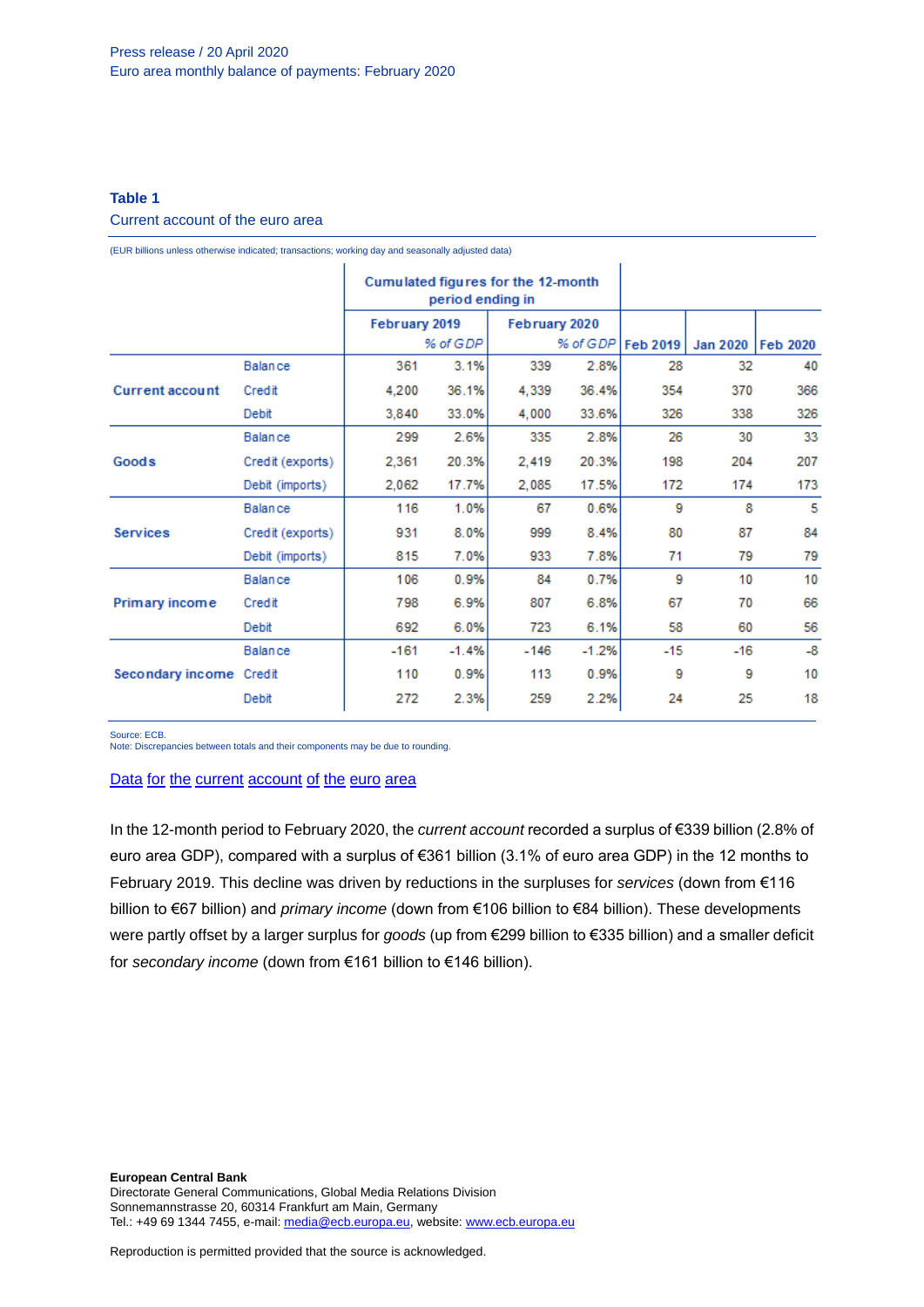#### **Chart 2**





#### Source: ECB.

Notes: For assets, a positive (negative) number indicates net purchases (sales) of non-euro area instruments by euro area investors. For liabilities, a positive (negative) number indicates net sales (purchases) of euro area instruments by non-euro area investors.

In *direct investment*, euro area residents made net investments of €92 billion in non-euro area assets in the 12-month period to February 2020, following net disinvestments of €168 billion in the 12 months to February 2019 (see Chart 2 and Table 2). At the same time, non-residents made net investments in euro area assets of €100 billion in the 12-month period to February 2020, following net disinvestments of €306 billion in the 12 months to February 2019.

In *portfolio investment*, net purchases of foreign *debt securities* by euro area residents increased to €414 billion in the 12-month period to February 2020, following net purchases of €81 billion in the 12 months to February 2019. Over the same period, euro area residents made net purchases of foreign *equity* amounting to €68 billion, after net purchases of €6 billion. Non-residents made net purchases of euro area *debt securities* amounting to €135 billion in the 12 months to February 2020, after recording net sales of €57 billion in the 12 months to February 2019. Over the same period, the net purchases of euro area *equity* by non-residents increased to €373 billion from €80 billion.

**European Central Bank** Directorate General Communications, Global Media Relations Division Sonnemannstrasse 20, 60314 Frankfurt am Main, Germany Tel.: +49 69 1344 7455, e-mail[: media@ecb.europa.eu,](mailto:media@ecb.europa.eu) website[: www.ecb.europa.eu](http://www.ecb.europa.eu/)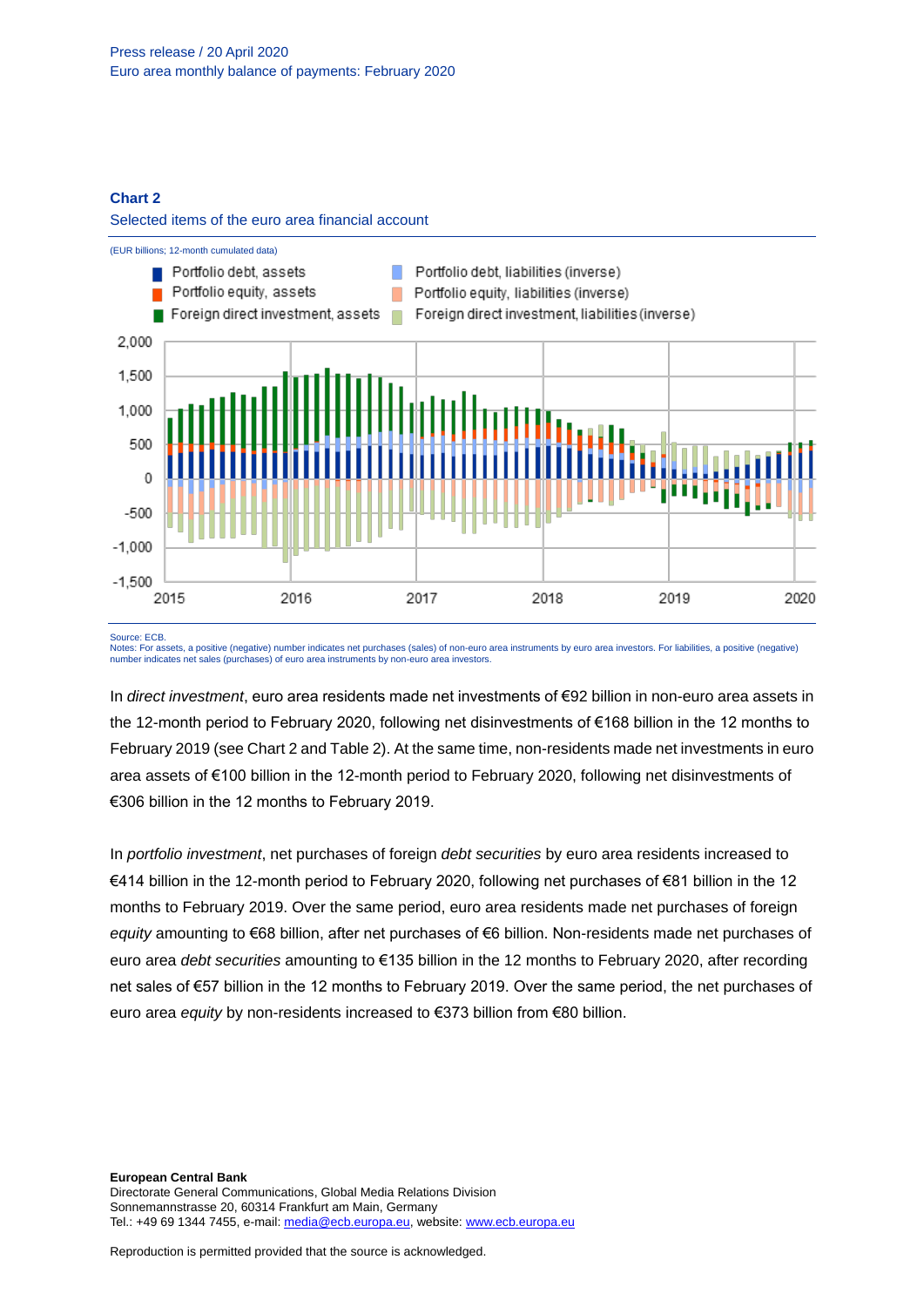# **Table 2**

#### Financial account of the euro area

(EUR billions unless otherwise indicated; transactions; non-working day and non-seasonally adjusted data)

|                                    | Cumulated figures for the 12-month period ending in |               |                  |               |        |             |
|------------------------------------|-----------------------------------------------------|---------------|------------------|---------------|--------|-------------|
|                                    |                                                     | February 2019 |                  | February 2020 |        |             |
|                                    | Net                                                 | Assets        | Liabilities      | Net           | Assets | Liabilities |
| <b>Financial account</b>           |                                                     | 220           | $-129$           | 308           | 1,023  | 715         |
| Direct investment                  | 138                                                 | $-168$        | $-306$           | -8            | 92     | 100         |
| <b>Portfolio inves tment</b>       | 63                                                  | 87            | 23               | $-26$         | 482    | 508         |
| Equity                             | -74                                                 | 6             | 80               | $-305$        | 68     | 373         |
| Debt securities                    | 137                                                 | 81            | $-57$            | 279           | 414    | 135         |
| <b>Financial derivatives (net)</b> | 98                                                  | 98            |                  | 60            | 60     |             |
| Other investment                   | 29                                                  | 182           | 154              | 277           | 384    | 107         |
| Eurosystem                         | -51                                                 | 5             | 55               | 75            | 9      | $-66$       |
| Other MFIs                         | 113                                                 | 117           | 4                | 231           | 256    | 25          |
| General government                 | -7                                                  | 8             | 15 <sup>15</sup> | 8             | 8      | 0           |
| Other sectors                      | -27                                                 | 53            | 80               | $-37$         | 110    | 147         |
| Reserve assets                     | 21                                                  | 21            |                  | 5             | 5      |             |

Source: ECB.

Notes: Decreases in assets and liabilities are shown with a minus sign. Net financial derivatives are reported under assets. "MFIs" stands for monetary financial institutions. Discrepancies between totals and their components may be due to rounding.

# Data for the [financial](http://sdw.ecb.europa.eu/browseSelection.do?df=true&ec=&dc=&oc=&pb=&rc=&DATASET=0&removeItem=&removedItemList=&mergeFilter=&activeTab=&showHide=&FREQ.243=M&REF_AREA.243=I8&REF_SECTOR.243=S1&REF_SECTOR.243=S121&REF_SECTOR.243=S12T&REF_SECTOR.243=S13&REF_SECTOR.243=S1P&COUNTERPART_SECTOR.243=S1&FLOW_STOCK_ENTRY.243=T&ACCOUNTING_ENTRY.243=A&ACCOUNTING_ENTRY.243=L&ACCOUNTING_ENTRY.243=N&FUNCTIONAL_CAT.243=D&FUNCTIONAL_CAT.243=O&FUNCTIONAL_CAT.243=P&FUNCTIONAL_CAT.243=R&INSTR_ASSET.243=F&INSTR_ASSET.243=F3&INSTR_ASSET.243=F5&INSTR_ASSET.243=FL&MATURITY.243=T&MATURITY.243=_Z&node=9688874&legendRef=reference&legendNor=) account of the euro area

In *other investment*, euro area residents' net acquisitions of foreign assets increased to €384 billion in the 12-month period to February 2020 (following net acquisitions of €182 billion in the 12 months to February 2019), while their net incurrence of liabilities decreased to €107 billion from €154 billion.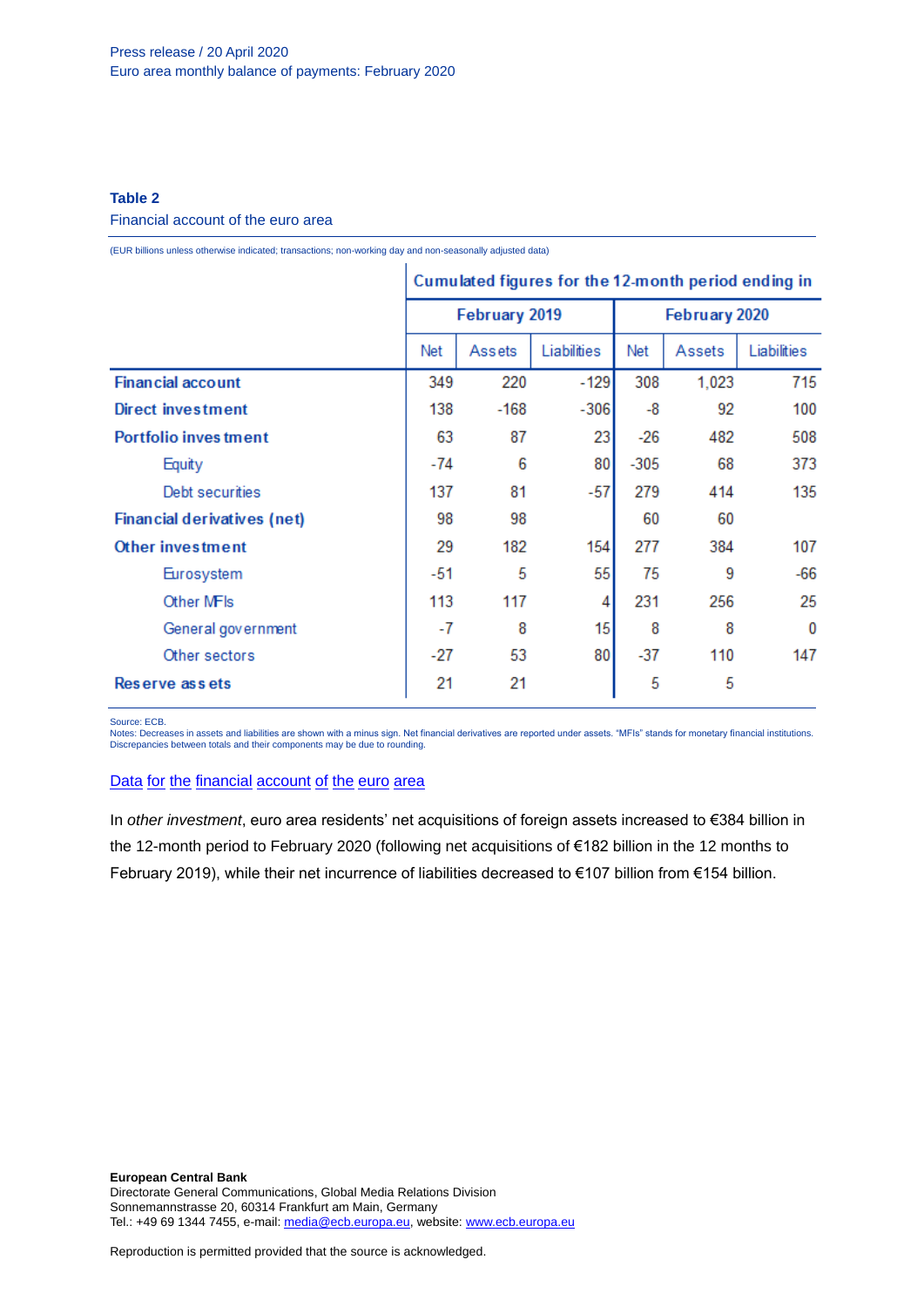#### **Chart 3**

#### Monetary presentation of the balance of payments



#### Source: ECB.

Notes: MFI *net external assets* (enhanced) incorporates an adjustment to the MFI net external assets (as reported in the consolidated MFI balance sheet items statistics) based on information on MFI long-term liabilities held by non-residents, available in b.o.p. statistics. B.o.p. transactions refer only to transactions of non-MFI residents of the euro area. Financial transactions are shown as liabilities net of assets. "Other" includes *financial derivatives*, *other investment* and statistical discrepancies.

The monetary presentation of the balance of payments (see Chart 3) shows that the *net external assets*  (enhanced) of euro area MFIs increased by €371 billion in the 12-month period to February 2020. This increase was mainly driven by *current and capital account* surpluses and, to a lesser extent, by euro area non-MFIs' net inflows in *portfolio investment equity*. This increase was partly offset by euro area non-MFIs' net outflows in *portfolio investment debt securities*.

In February 2020 the Eurosystem's stock of *reserve assets* increased to €864.7 billion, up from €846.8 billion in the previous month (see Table 3). This increase was largely driven by positive price changes (€17.5 billion) and, to a lesser extent, by positive exchange rate changes (€1.5 billion). These developments were partly offset by net sales of assets (€1.1 billion).

**European Central Bank** Directorate General Communications, Global Media Relations Division Sonnemannstrasse 20, 60314 Frankfurt am Main, Germany Tel.: +49 69 1344 7455, e-mail[: media@ecb.europa.eu,](mailto:media@ecb.europa.eu) website[: www.ecb.europa.eu](http://www.ecb.europa.eu/)

Reproduction is permitted provided that the source is acknowledged.